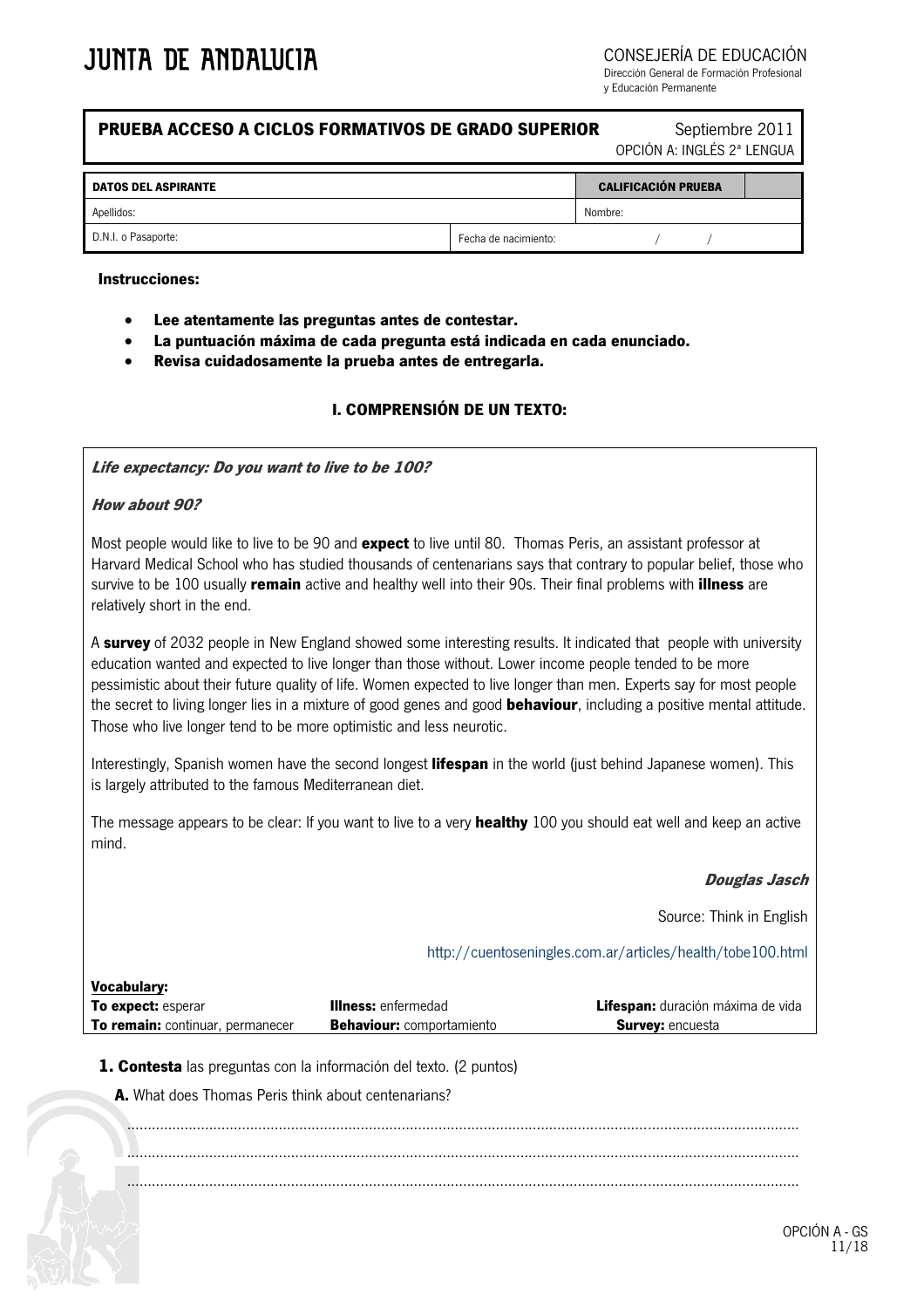# JUNTA DE ANDAIUCIA

**B**. What is the secret to live longer?

.................................................................................................................................................................... .................................................................................................................................................................... ....................................................................................................................................................................

**2.** De acuerdo con el texto, di si las siguientes afirmaciones son **verdaderas (V)** o **falsas (F).** (2 puntos)

 $\Box$  People with university education do not expect to live longer than those who have not studied.

 $\Box$  People with a lower economic status do not have a great opinion of their quality of life.

 $\Box$  Spanish women have a lifespan as long as Japanese women.

 $\Box$  If you want to live longer you must have a healthy diet, keep an active mind, and of course, have good genes and good behaviour.

## **II. GRAMÁTICA Y VOCABULARIO**

**3. Responde** a las siguientes cuestiones**:** (3 puntos)

**A. Find** in the text a **synonym** for "OPPOSITE": ……………………………………..

**B.** Turn the following sentence into the interrogative form:"She works in an office from 8:00 a.m. to 15:00 p.m":

……………………………………..

**C. Find** in the text **a word** that matches the following **definition**: "the feeling of being certain that something exists or is true": ....................................................................................

**D. Fill** in with the correct **preposition:** "He comes .......................Paris"

…..............................................................................................................

**E. Write the superlative** form of : "LONG": ……………………………………..

**F. Complete** this conditional sentence (Type II): If I lived to be 100, ……………………………………